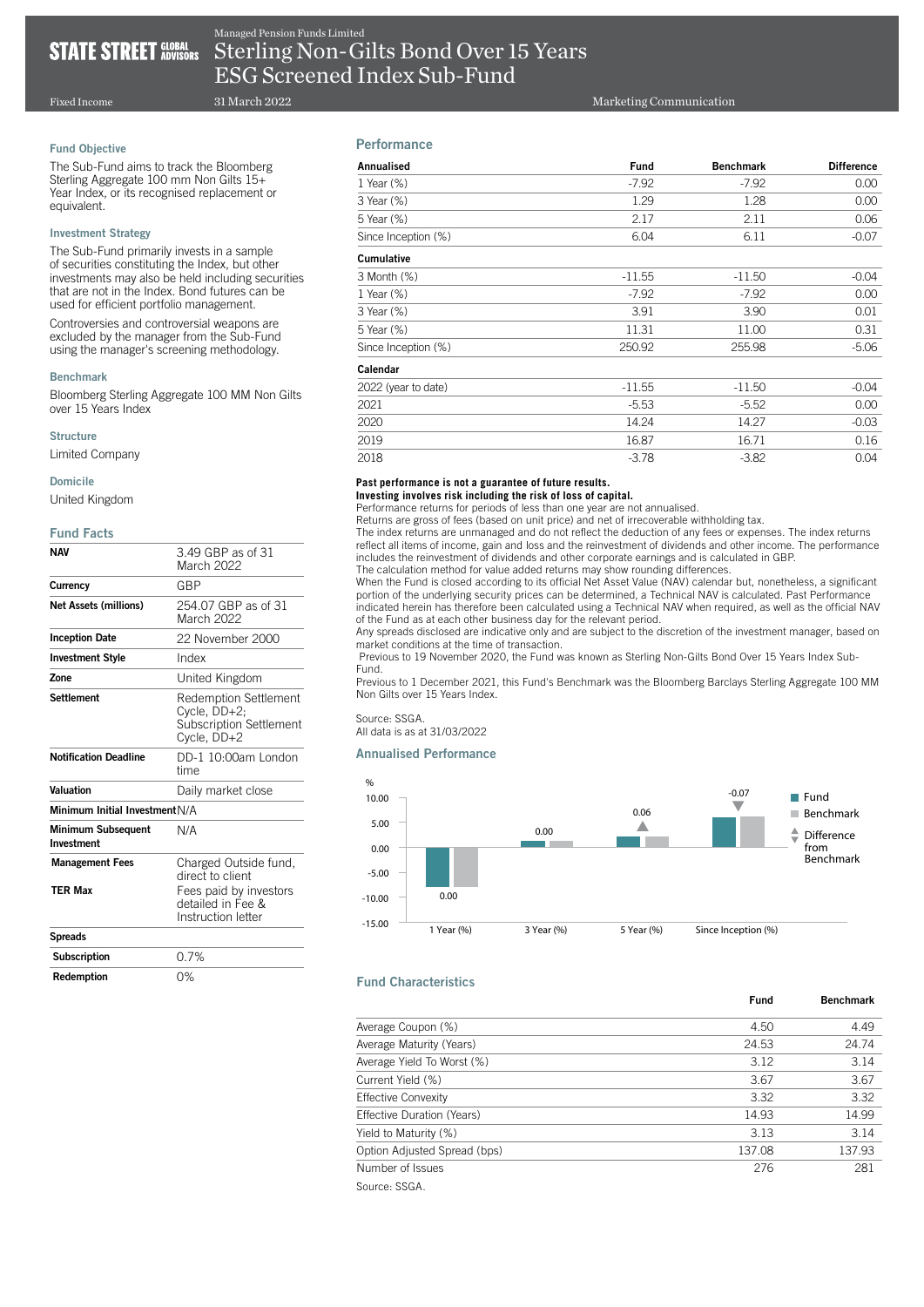# **Sterling Non-Gilts Bond Over 15 Years ESG Screened Index Sub-Fund** 31 March 2022 State Street Global Advisors

| <b>Sector Allocation</b>       | Fund<br>(% ) | <b>Benchmark</b><br>(% ) |
|--------------------------------|--------------|--------------------------|
| Corporate - Finance            | 35.36        | 35.65                    |
| Corporate - Industrial         | 24.20        | 24.29                    |
| Corporate - Utility            | 15.74        | 15.75                    |
| Non Corporates                 | 13.37        | 1372                     |
| <b>Asset Backed Securities</b> | 5.88         | 5.89                     |
| Agency                         | 4.51         | 4.57                     |
| Cash                           | 0.81         |                          |
| Other                          | 013          | 014                      |
| <b>Total</b>                   | 100.00       | 100.00                   |

#### Source: SSGA.

| <b>Credit Rating Exposure</b><br><b>Allocation</b> | Fund<br>(% ) | <b>Benchmark</b><br>$(\% )$ |
|----------------------------------------------------|--------------|-----------------------------|
| Aaa                                                | 7.61         | 7.06                        |
| Aa                                                 | 1148         | 11.64                       |
| A                                                  | 39.04        | 39.37                       |
| Baa                                                | 4187         | 41 93                       |
| <b>Total</b>                                       | 100.00       | 100.00                      |
| Source: SSGA                                       |              |                             |

Credit quality rating is based on an average of Moody's, S&P, and Fitch.

| <b>Maturity Allocation</b> | $(\% )$ | <b>Fund Benchmark</b><br>$(\% )$ |
|----------------------------|---------|----------------------------------|
| $0 - 1$ Year               | 0.81    |                                  |
| 10 - 20 Years              | 44.51   | 44 96                            |
| > 20 Years                 | 54.67   | 5504                             |
| Source: SSGA               |         |                                  |



 $\circ$ 

## For More Information

Visit our website www. ssga.com or contact your representative SSGA office.

# Jasdeep Rai (DC)

Client Relationship Manager +44 (0) 20 3395 6129

Kian Gheissari (DB) Client Relationship Manager +44 (0) 20 3395 6754



Characteristics, holdings and country allocations shown are as of the date indicated and are subject to change.

Please note that full details of underlying fund holdings can be found on www.ssga.com.

### **For Professional Clients / Qualified Investors Use Only. Not for public distribution.**

#### **Marketing Communication**

For investors in the United Kingdom: State Street Global Advisors Limited. Authorised and regulated by the Financial Conduct Authority. Registered in England. Registered No. 2509928. VAT No. 5776591 81. Registered office: 20 Churchill Place, Canary Wharf, London, E14 5HJ. Telephone: 020 3395 6000. Facsimile: 020 3395 6350. Web: www. ssga.com

The information provided does not constitute investment advice as such term is defined under the Markets in Financial Instruments Directive (2014/65/EU) and it should not be relied on as such. It should not be considered a solicitation to buy or an offer to sell any investment. It does not take into account any investor's or potential investor's particular investment objectives, strategies, tax status, risk appetite or investment horizon. If you require investment advice you should consult your tax and financial or other professional advisor. All material has been obtained from sources believed to be reliable. There is no representation or warranty as to the accuracy of the information and State Street shall have no liability for decisions based on such information.

**The information contained in this communication is not a research recommendation or 'investment research' and is classified as a 'Marketing Communication' in accordance with the Markets in Financial Instruments Directive (2014/65/EU) or applicable Swiss regulation. This means that this marketing communication (a) has not been prepared in accordance with legal requirements designed to promote the independence of investment research (b) is not subject to any prohibition on dealing ahead of the dissemination of investment research.**

**We recommend you read the MPF Key Features Document and Policy Document for full details about the Fund, including fees and risks. Please refer to the "General Risks**  Applicable to All Sub-Funds" and to the relevant "Sub-Fund Specific Risk Factors" sections of the "Key Features of Managed Pension Funds Limited" document, which is<br>available at: https://www.ssga.com/publications/firm/Key**available at: https://www.ssga.com/publications/firm/Key-Features-of-Managed-Pension-Funds-Limited.pdf**

### 31 March 2022